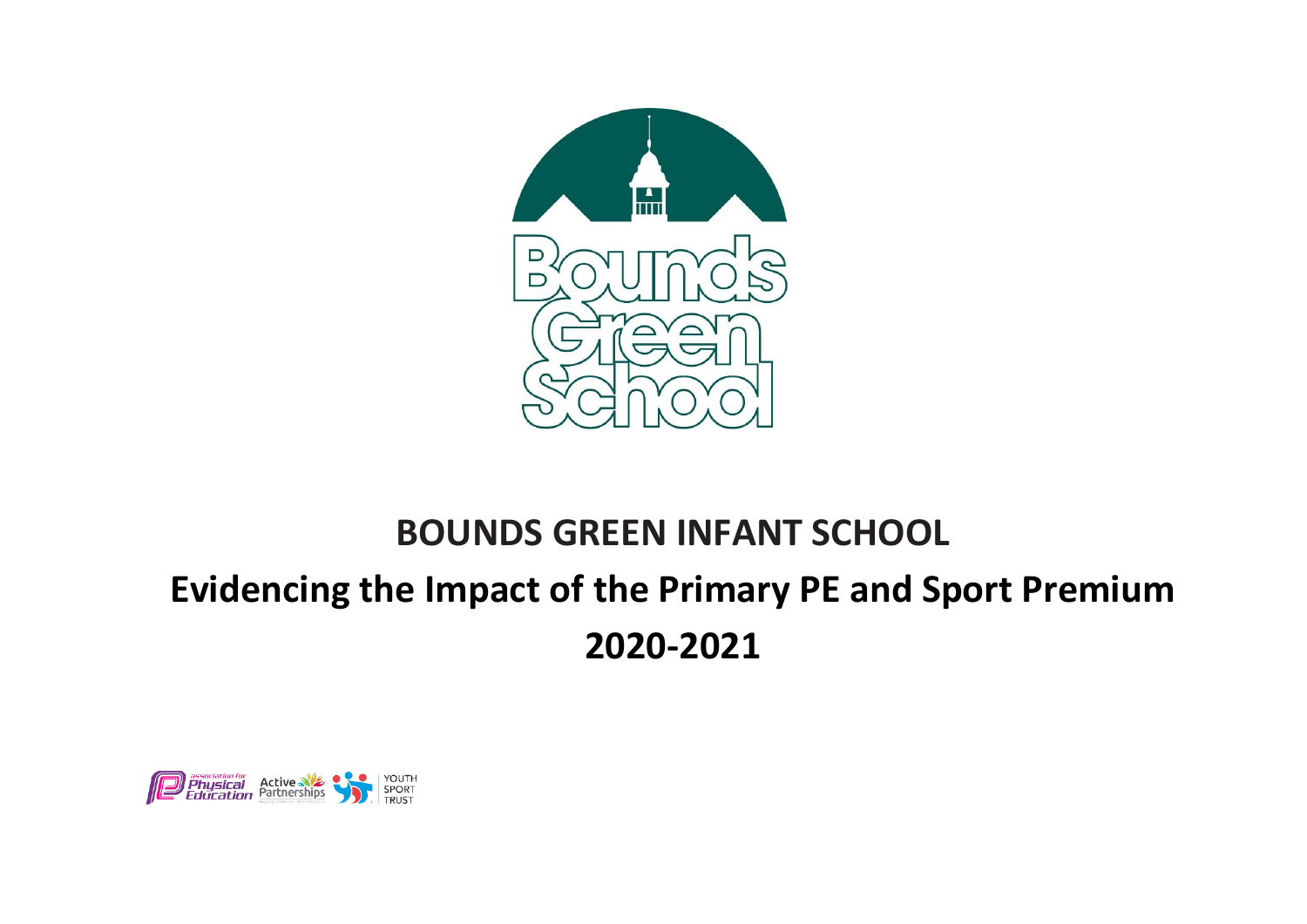| Total amount carried over from 2019/20 |                                                                                  | £5062   |
|----------------------------------------|----------------------------------------------------------------------------------|---------|
|                                        | Total amount allocated for 2020/21                                               | £22,650 |
|                                        | How much (if any) do you intend to carry over from this total fund into 2021/22? | £13,328 |

## **Swimming Data**

| Meeting national curriculum requirements for swimming and water safety.<br>N.B. Complete this section to your best ability. For example you might have practised safe self-rescue techniques on<br>dry land which you can then transfer to the pool when school swimming restarts.<br>Due to exceptional circumstances priority should be given to ensuring that pupils can perform safe self rescue even<br>if they do not fully meet the first two requirements of the NC programme of study | N/A |
|------------------------------------------------------------------------------------------------------------------------------------------------------------------------------------------------------------------------------------------------------------------------------------------------------------------------------------------------------------------------------------------------------------------------------------------------------------------------------------------------|-----|
| What percentage of your current Year 6 cohort swim competently, confidently and proficiently over a distance of at<br>least 25 metres?<br>N.B. Even though your pupils may swim in another year please report on their attainment on leaving primary school<br>at the end of the summer term 2020.<br>Please see note above                                                                                                                                                                    | N/A |
| What percentage of your current Year 6 cohort use a range of strokes effectively [for example, front crawl, backstroke<br>and breaststroke]?<br>Please see note above                                                                                                                                                                                                                                                                                                                          | N/A |
| What percentage of your current Year 6 cohort perform safe self-rescue in different water-based situations?                                                                                                                                                                                                                                                                                                                                                                                    | N/A |
| Schools can choose to use the Primary PE and sport premium to provide additional provision for swimming but this<br>must be for activity over and above the national curriculum requirements. Have you used it in this way?                                                                                                                                                                                                                                                                    | N/A |



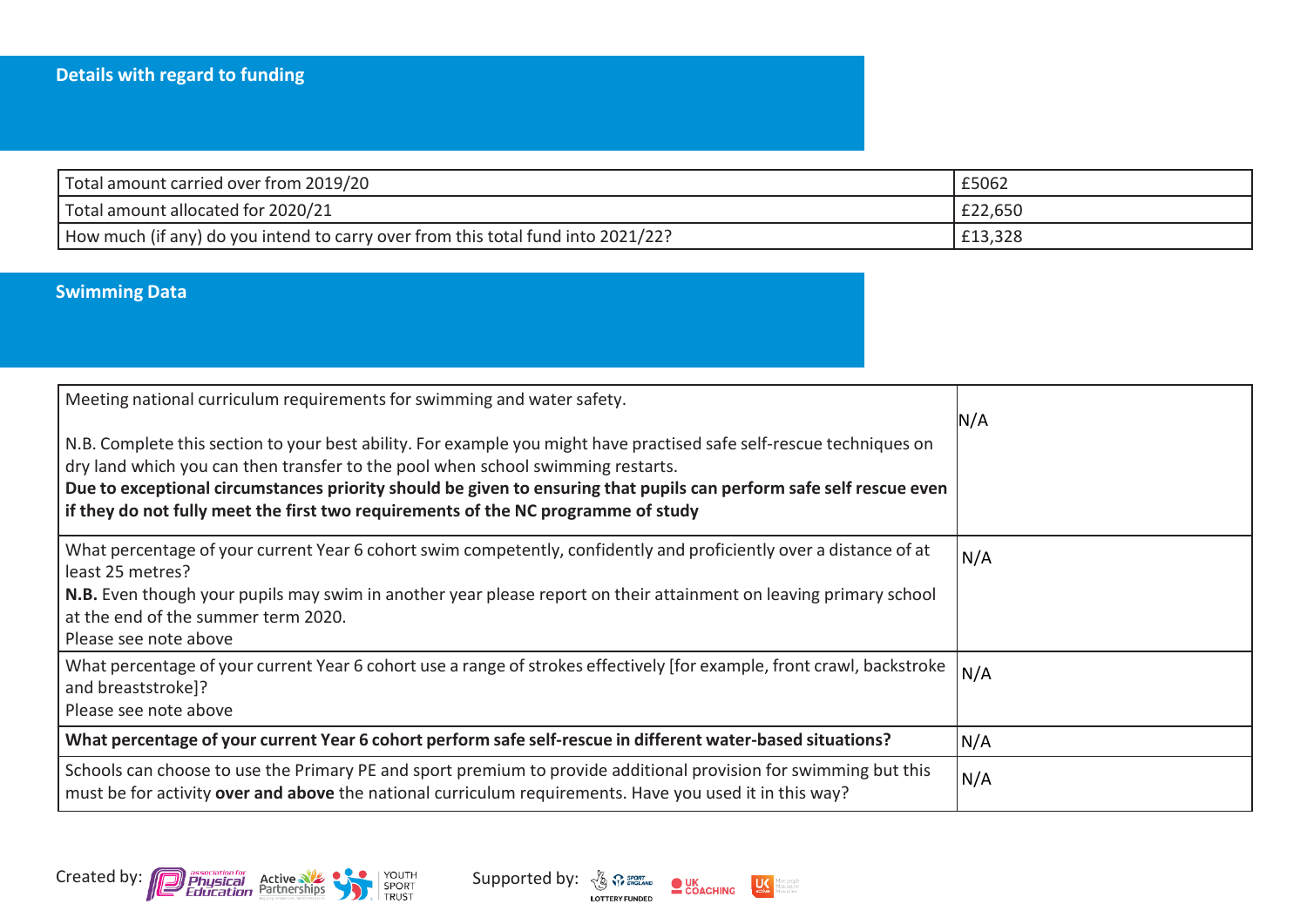| Academic Year: 2020/21                                                                                                                                                                                                    | <b>Total fund allocated:</b>                                                                                                                                | <b>Date Updated:</b>  |                                                                                                   |                                             |
|---------------------------------------------------------------------------------------------------------------------------------------------------------------------------------------------------------------------------|-------------------------------------------------------------------------------------------------------------------------------------------------------------|-----------------------|---------------------------------------------------------------------------------------------------|---------------------------------------------|
| Key indicator 1: The engagement of all pupils in regular physical activity - Chief Medical Officers guidelines recommend that<br>primary school pupils undertake at least 30 minutes of physical activity a day in school | Percentage of total allocation:<br>1%                                                                                                                       |                       |                                                                                                   |                                             |
| Intent                                                                                                                                                                                                                    | Implementation                                                                                                                                              |                       | Impact                                                                                            |                                             |
| Your school focus should be clear<br>what you want the pupils to know<br>and be able to do and about<br>what they need to learn and to<br>consolidate through practice:                                                   | Make sure your actions to achieve<br>are linked to your intentions:                                                                                         | Funding<br>allocated: | Evidence of impact: what do<br>pupils now know and what<br>can they now do? What has<br>changed?: | Sustainability and suggested<br>next steps: |
| To improve cycling proficiency in infants<br>and early years                                                                                                                                                              | Invest in cycle training to ensure as<br>many children as possible gain this<br>valuable life skill and invest in balance<br>bike training for the Infants. | £                     | Improved cycling abilities<br>amongst younger children                                            |                                             |
| To ensure that delivery of the PE<br>curriculum engages the children in a<br>broad range of physical activity<br>including athletics, gymnastics, ball<br>sports and dance opportunities.                                 | Provide resources and equipment<br>that supports delivery of a rich PE<br>lcurriculum.                                                                      | £250                  | Children using a wide range of<br>equipment correctly and safely                                  |                                             |
| Lunchtime and after-school staff to<br>engage the children in structure<br>active play.                                                                                                                                   | Children facilitated to be active. The<br>least motivated targeted and<br>engaged.                                                                          |                       | All children active as much as<br>bossible.                                                       |                                             |





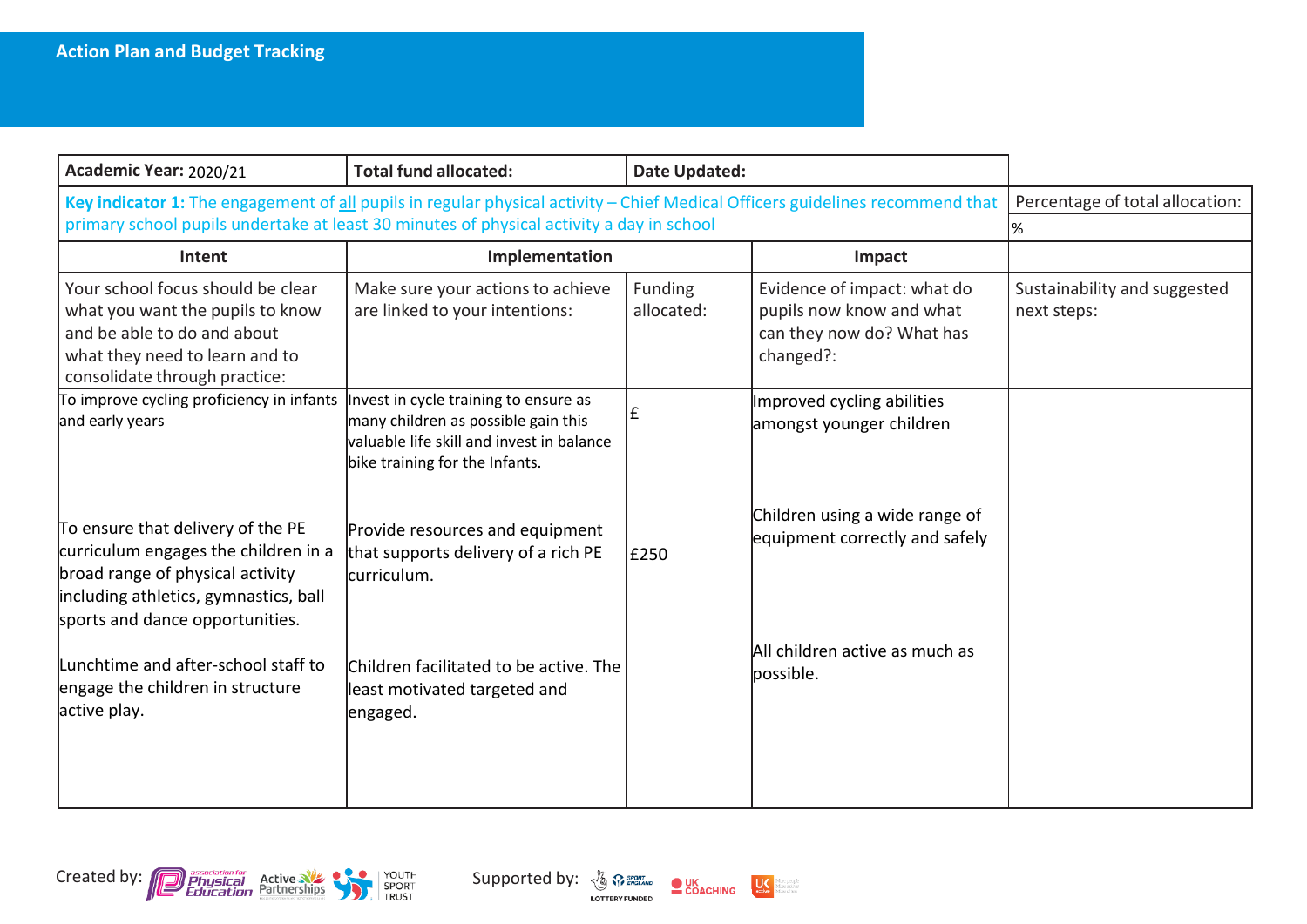| Key indicator 2: The profile of PESSPA being raised across the school as a tool for whole school improvement                                                            |                                                                                                                                                                                             |                       |                                                                                                                | Percentage of total allocation:             |
|-------------------------------------------------------------------------------------------------------------------------------------------------------------------------|---------------------------------------------------------------------------------------------------------------------------------------------------------------------------------------------|-----------------------|----------------------------------------------------------------------------------------------------------------|---------------------------------------------|
|                                                                                                                                                                         |                                                                                                                                                                                             |                       |                                                                                                                | ℅                                           |
| Intent                                                                                                                                                                  | Implementation                                                                                                                                                                              |                       | Impact                                                                                                         |                                             |
| Your school focus should be clear<br>what you want the pupils to know<br>and be able to do and about<br>what they need to learn and to<br>consolidate through practice: | Make sure your actions to achieve<br>are linked to your intentions:                                                                                                                         | Funding<br>allocated: | Evidence of impact: what do<br>pupils now know and what<br>can they now do? What has<br>changed?:              | Sustainability and suggested<br>next steps: |
| Embed whole school ethos for sport<br>at Bounds Green. To continue to<br>promote a positive sporting culture<br>amongst children and parents.                           | Assemblies celebrate sporting<br>values and participation.<br>Sports development through<br>coaching to improve the<br>performance of a wider group of<br>pupils in competitive situations. |                       | Children have an understanding<br>of sporting values and how they<br>tie in with Bounds Green school<br>values |                                             |





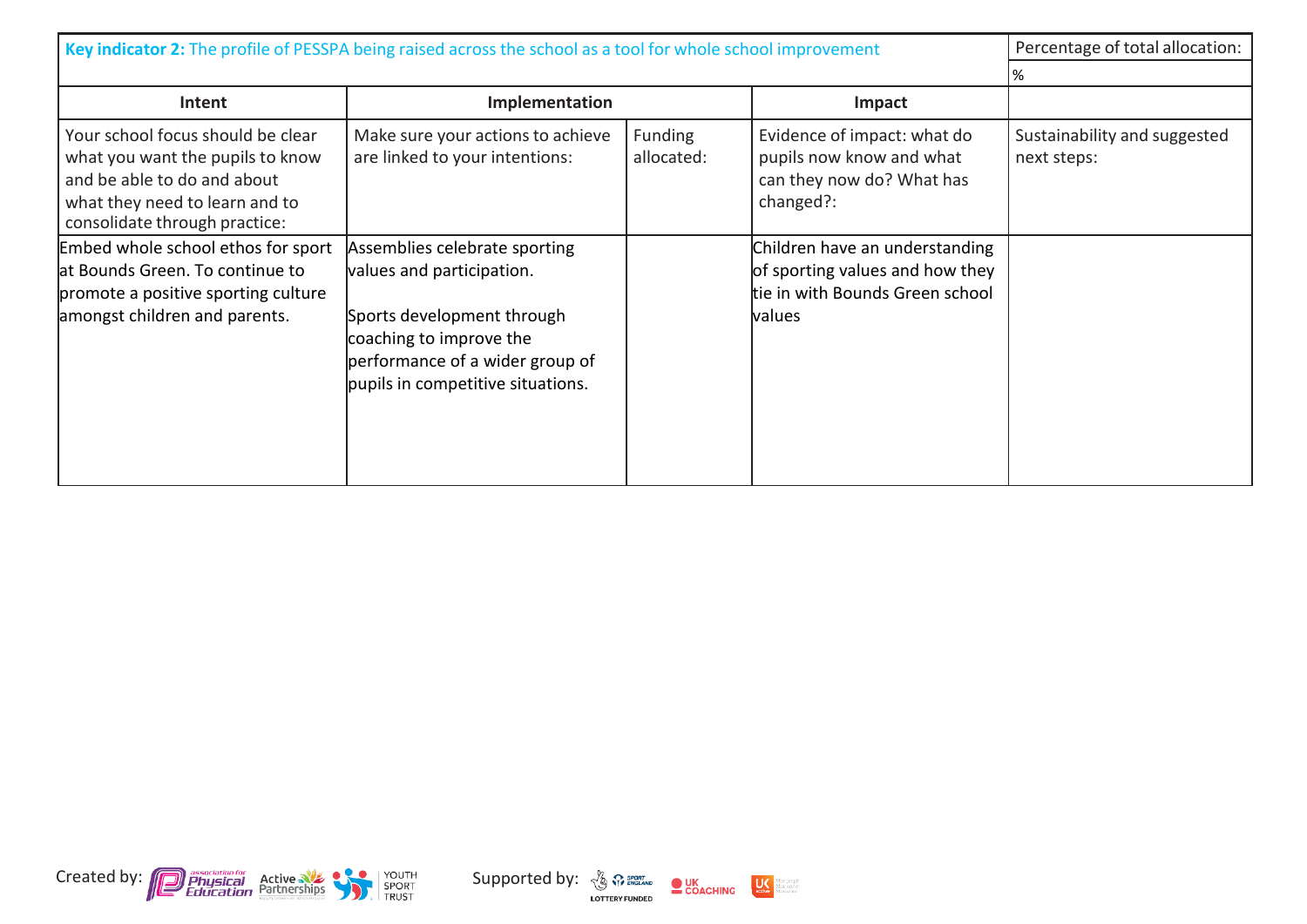| Key indicator 3: Increased confidence, knowledge and skills of all staff in teaching PE and sport                                                                       |                                                                                                                               |                       |                                                                                                   | Percentage of total allocation:             |
|-------------------------------------------------------------------------------------------------------------------------------------------------------------------------|-------------------------------------------------------------------------------------------------------------------------------|-----------------------|---------------------------------------------------------------------------------------------------|---------------------------------------------|
|                                                                                                                                                                         |                                                                                                                               |                       |                                                                                                   |                                             |
| Intent                                                                                                                                                                  | Implementation                                                                                                                |                       | Impact                                                                                            |                                             |
| Your school focus should be clear<br>what you want the pupils to know<br>and be able to do and about<br>what they need to learn and to<br>consolidate through practice: | Make sure your actions to<br>achieve are linked to your<br>intentions:                                                        | Funding<br>allocated: | Evidence of impact: what do<br>pupils now know and what<br>can they now do? What has<br>changed?: | Sustainability and suggested<br>next steps: |
| PE Lead enrolled in Haringey PE CPD<br>programme to improved knowledge<br>and understanding so he can<br>confidently promote subject within<br>school.                  | Haringey CPD calendar shared and E338<br>promoted amongst workforce and<br>managers. Supply cover/teacher<br>release provided |                       | Better trained and more confident<br>teachers.                                                    |                                             |





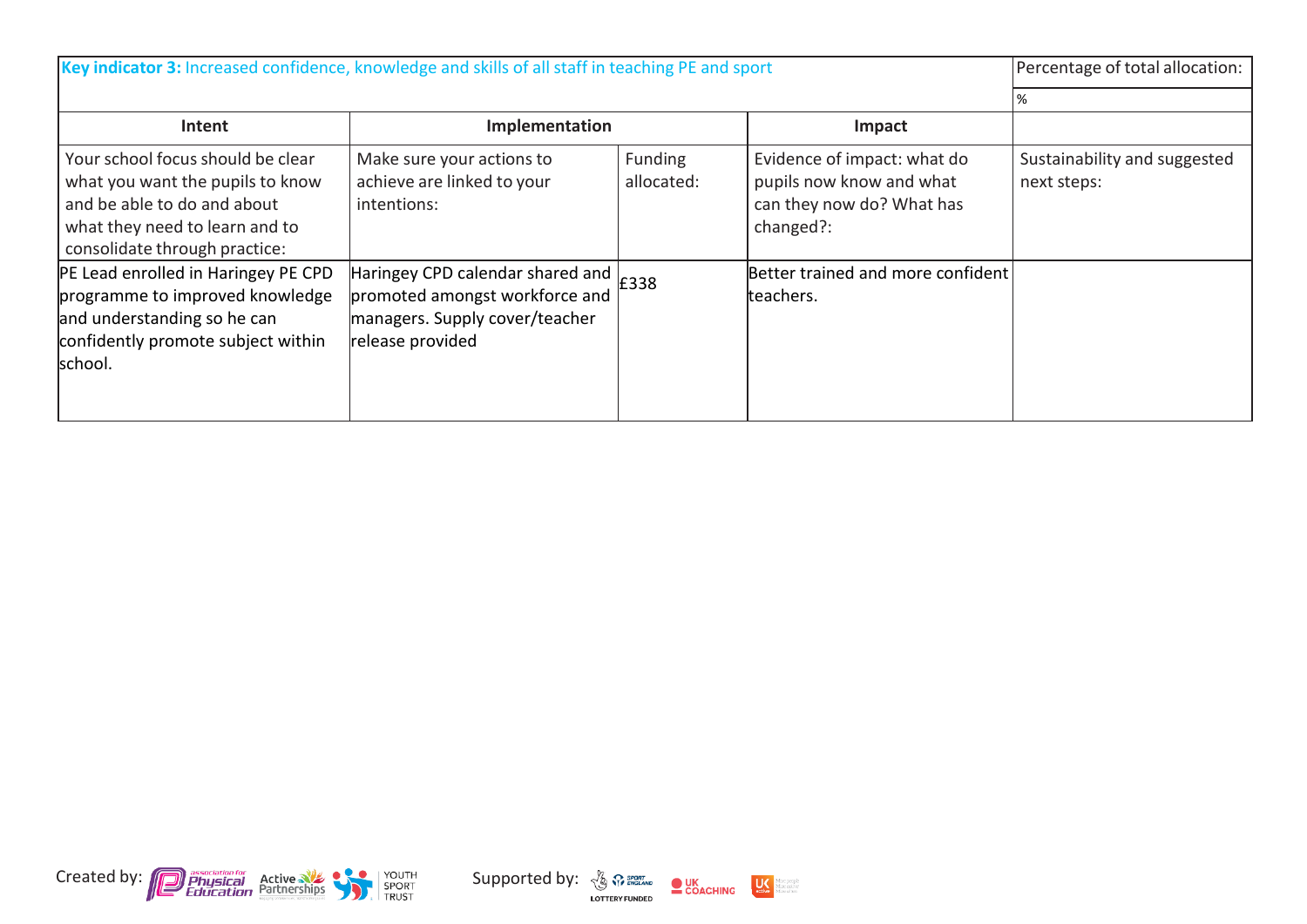| Key indicator 4: Broader experience of a range of sports and activities offered to all pupils                                                                           | Percentage of total allocation:                                                         |                              |                                                                                                                                                |                                             |
|-------------------------------------------------------------------------------------------------------------------------------------------------------------------------|-----------------------------------------------------------------------------------------|------------------------------|------------------------------------------------------------------------------------------------------------------------------------------------|---------------------------------------------|
| Intent                                                                                                                                                                  | Implementation                                                                          |                              | Impact                                                                                                                                         |                                             |
| Your school focus should be clear<br>what you want the pupils to know<br>and be able to do and about<br>what they need to learn and to<br>consolidate through practice: | Make sure your actions to<br>achieve are linked to your<br>intentions:                  | <b>Funding</b><br>allocated: | Evidence of impact: what do<br>pupils now know and what<br>can they now do? What has<br>changed?:                                              | Sustainability and suggested<br>next steps: |
| Specialist sports and play equipment<br>purchased to support engagement in<br>a range of activities for infants and<br>early years.                                     | Key staff will oversee use of new<br>resources and its storage.                         | £3741                        | Children can be seen using new<br>equipment and challenging<br>themselves to use new resources.                                                |                                             |
| To deliver workshops on a wide range<br>of physical activity and healthy living<br>outcomes to all children.                                                            | Healthy living month took place in<br>July. Smoothie bike workshops<br><b>delivered</b> |                              | Enjoyment of new activities and<br>greater understanding of healthy<br>lifestyle                                                               |                                             |
| Children with low fitness levels or<br>weight issues or mental health issue<br>identified for additional interventions.                                                 | Targeted children have taken part<br>in yoga workshop                                   |                              | Children have learnt movement<br>control, exercise particular muscle<br>groups and benefitted from<br>relaxation and greater<br>concentration. |                                             |